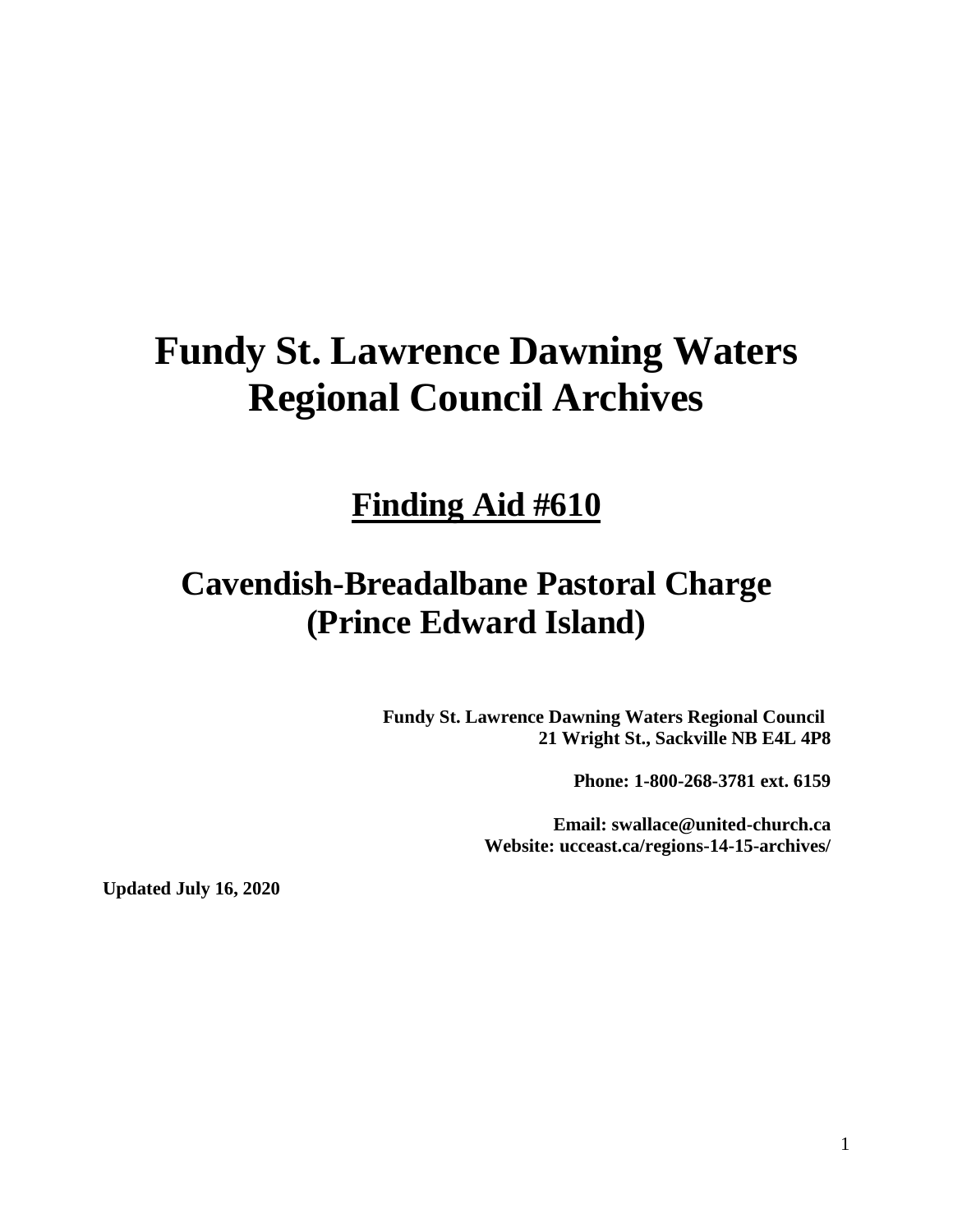## **Table of Contents**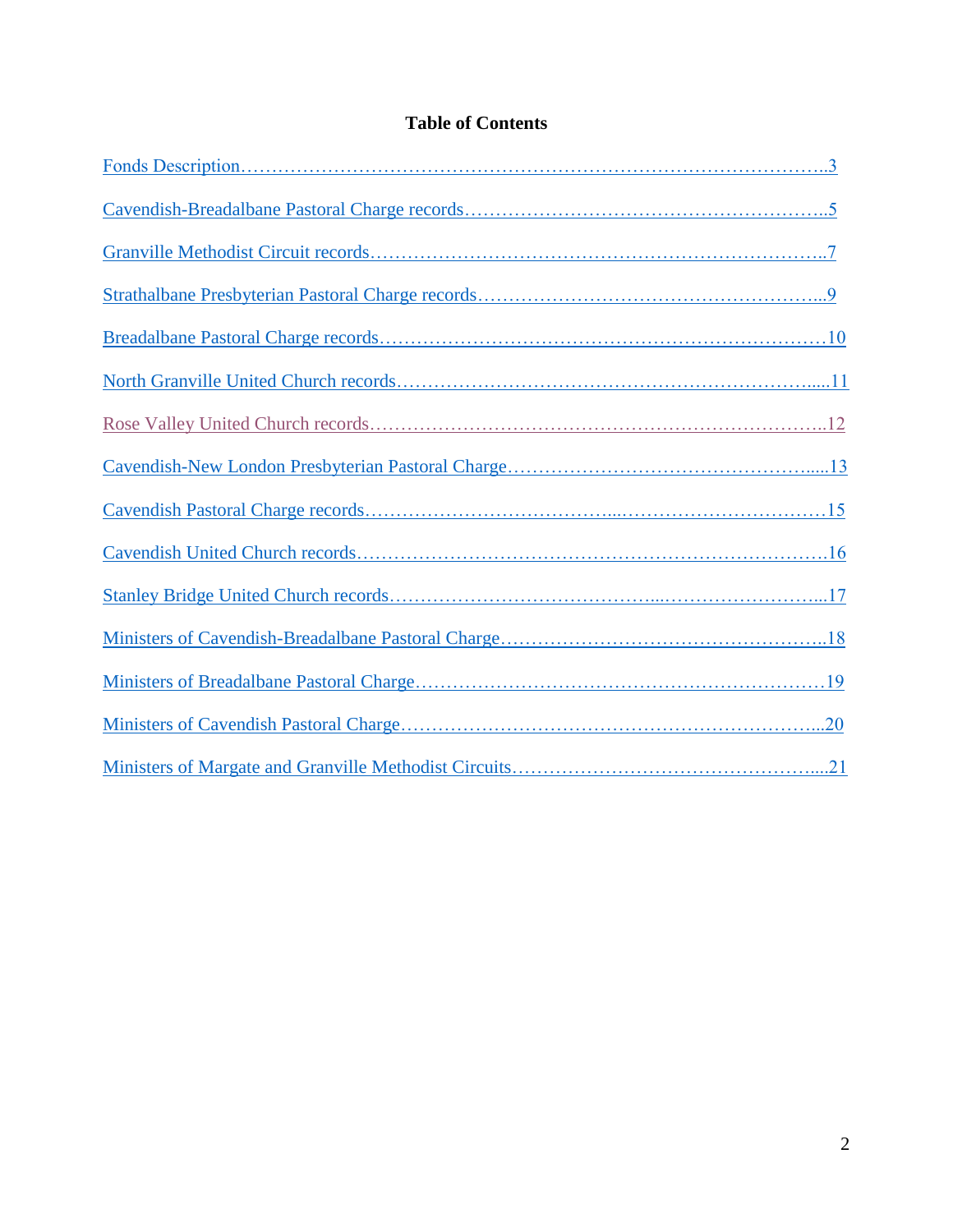<span id="page-2-0"></span>**Reference Number:** PC/610 **Title:** Cavendish-Breadalbane Pastoral Charge fonds **Dates:** 1832-2018 **Extent:** 50.5 cm of textual records

**Administrative History:** A pastoral charge consists of one or more communities of faith under the spiritual leadership of a minister. The pastoral charge title usually reflects the breadth of the geographic area encompassing the charge.

Cavendish-Breadalbane Pastoral Charge is located on Prince Edward Island and contains the communities of faith of Breadalbane (Central Trinity) and Cavendish.

In 1925, the Congregational, Methodist and most Presbyterian Churches were united into one denomination -- The United Church of Canada. At this time, the Granville Pastoral Charge included the preaching points of Breadalbane, Rose Valley, North Granville, and Pleasant Valley. The name of the pastoral charge was changed to Breadalbane in 1926. The Cavendish Pastoral Charge included Cavendish, New Glasgow, North Rustico, and Stanley Bridge.

On June 30, 1970, Cavendish and Breadalbane Pastoral Charges amalgamated to form the Cavendish-Breadalbane Pastoral Charge. At this time, the pastoral charge contained Breadalbane, Cavendish, New Glasgow, Pleasant Valley, Rose Valley, and Stanley Bridge. North Granville United Church and North Rustico United Church were closed at this time. The North Rustico United Church building was sold in 1968.

Pleasant Valley and Rose Valley closed in 1986. New Glasgow and Stanley Bridge were last listed as preaching points in 2007.

Effective January 1, 2019, The United Church of Canada underwent some structural changes including the elimination of all Presbyteries. At this time, Cavendish-Breadalbane Pastoral Charge became part of the Fundy St. Lawrence Dawning Waters Regional Council.

**Custodial History:** Information about the custody of these records prior to acquisition is incomplete.

**Scope and Content:** Fonds consists of baptism/marriage/burial records; membership rolls; minutes; a deed; annual reports; an order of service; newspaper clippings; and unpublished histories from Cavendish-Breadalbane Pastoral Charge and its Methodist and Presbyterian antecedents. Fonds is composed of the following sous-fonds:

Cavendish-Breadalbane Pastoral Charge records Granville Methodist Circuit records Strathalbyn Presbyterian Pastoral Charge records Breadalbane Pastoral Charge records North Granville United Church records Rose Valley United Church records Cavendish-New London Presbyterian Pastoral Charge Cavendish Pastoral Charge records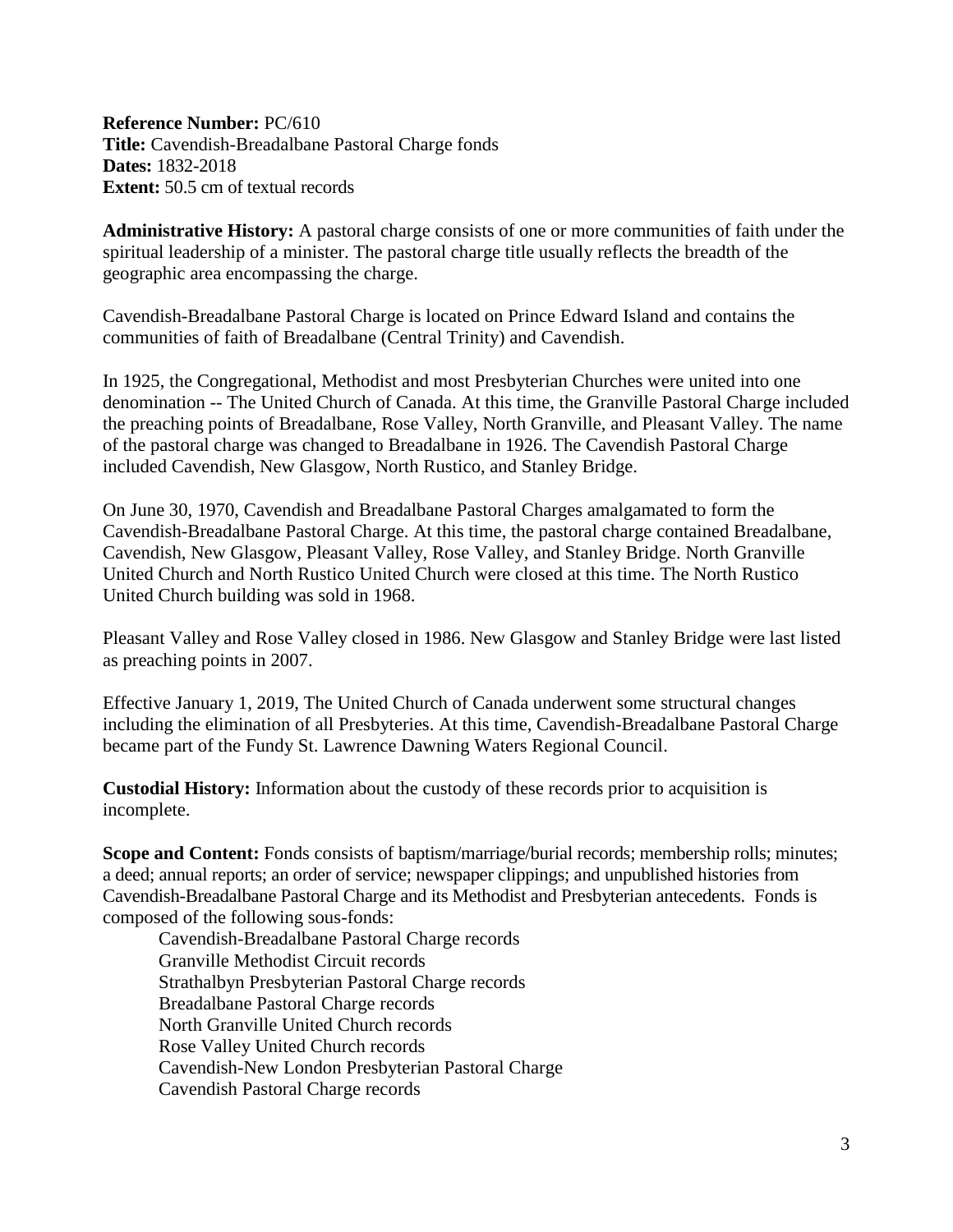Cavendish United Church records Stanley Bridge United Church records

## **Notes:**

**Source of Supplied Title Proper:** Title based on contents of fonds.

**Accruals:** Further accruals are expected.

**Immediate Source of Acquisition:** Records were received in August 1988; September 1996; 2009 (accession 09-051); 2010 (accession 10-004); 2019 (accession 19-054); and 2020 (accession 20- 025).

**Related Material:** See Margate Pastoral Charge fonds and Hunter River Pastoral Charge fonds. **Associated Material:** Records have been microfilmed by the Provincial Archives of Prince Edward Island and are available there.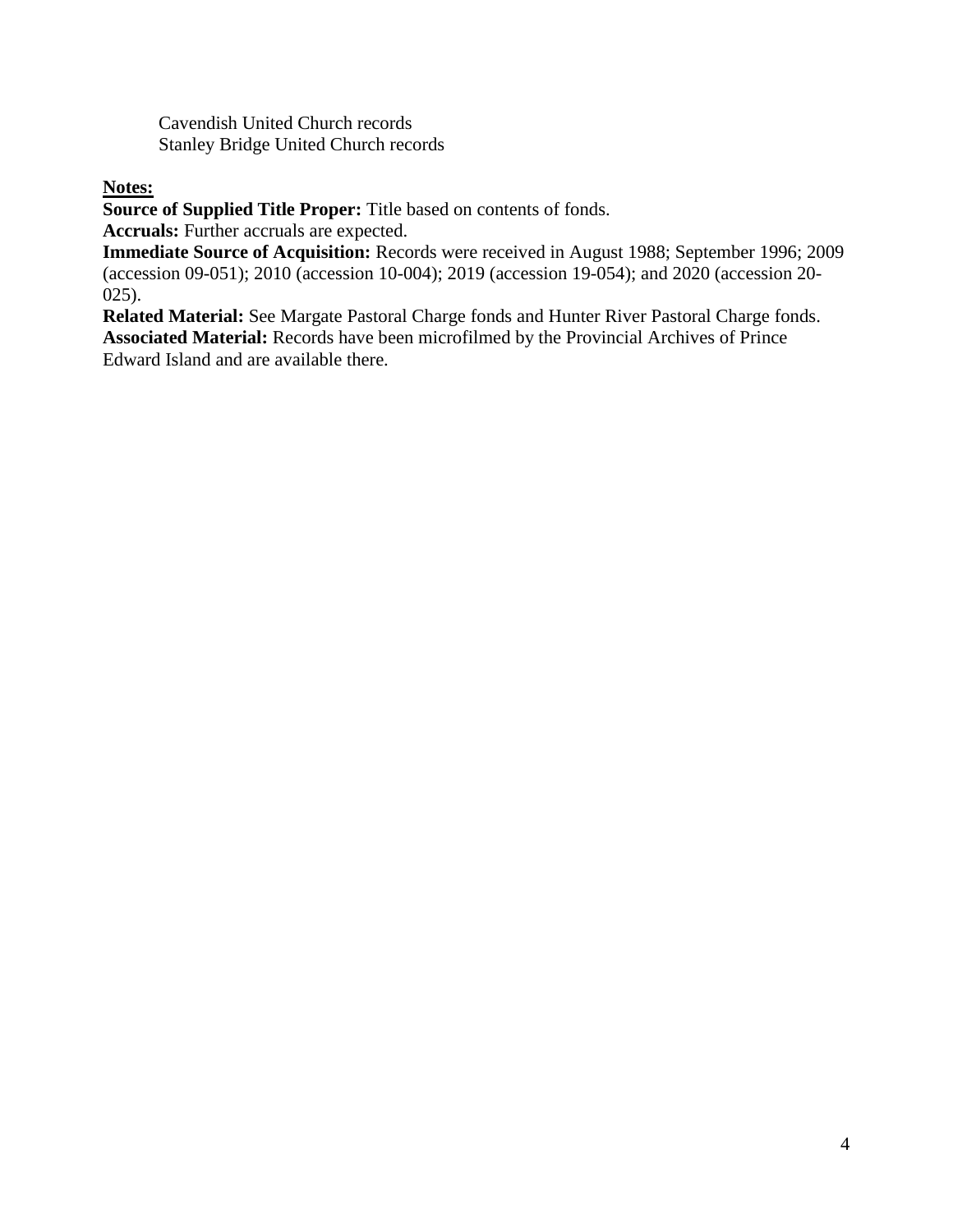## <span id="page-4-0"></span>**Reference Number:** PC/610/1

**Title:** Cavendish-Breadalbane Pastoral Charge records **Dates:** 1963-1978; 1984; 1987-1988; 1990-1995; 1997-2007; 2009-2018 **Extent:** 25 cm of processed textual records

**Scope and Content:** Sous-fonds consists of annual reports; an order of service; newspaper clippings; and unpublished histories from Cavendish-Breadalbane Pastoral Charge. Sous-fonds is composed of the following series:

> Annual Reports Orders of Service Church Histories

**Note: Source of supplied title proper:** Title based on contents of sous-fonds.

#### **File List:**

| <b>Annual Reports</b>        |                                                                                                                           |                                                                          |
|------------------------------|---------------------------------------------------------------------------------------------------------------------------|--------------------------------------------------------------------------|
| <b>File Number</b><br>AR/607 | <b>File Title/Description</b><br>Annual reports                                                                           | <b>Dates</b><br>1984; 1987-1988; 1990-<br>1995; 1997-2007; 2009-<br>2018 |
| <b>Orders of Service</b>     |                                                                                                                           |                                                                          |
| <b>File Number</b>           | <b>File Title/Description</b>                                                                                             | <b>Dates</b>                                                             |
| PC/1483/6                    | Lucy Maud Montgomery Interfaith<br>Memorial Service bulletin                                                              | August 18, 1996                                                          |
| <b>Church Histories</b>      |                                                                                                                           |                                                                          |
| <b>File Number</b>           | <b>File Title/Description</b>                                                                                             | <b>Dates</b>                                                             |
| CH/604                       | -"History of Rose Valley United Church,"<br>4 pp.                                                                         | 1976                                                                     |
|                              | -"History of Breadalbane United Church,"<br>3 pp.                                                                         | 1978                                                                     |
|                              | -Newspaper clipping: "Pioneer Traditions"<br>Enshrined in United Church at<br>Cavendish" by J.L.M.                        | n.d.                                                                     |
|                              | -Newspaper clipping: "New Glasgow<br>congregation to mark 150 <sup>th</sup> anniversary),<br>The Guardian                 | September 29, 1990                                                       |
|                              | -Copy of letter from Maritime Conference<br>Archivist to Mrs. George Dunning re.<br>information about church in Granville | November 5, 1970                                                         |
|                              | -"History of Cavendish United Church"<br>by Rev. Wilfred Wilson, The Guardian, 3<br>pp.                                   | June 7, 1975                                                             |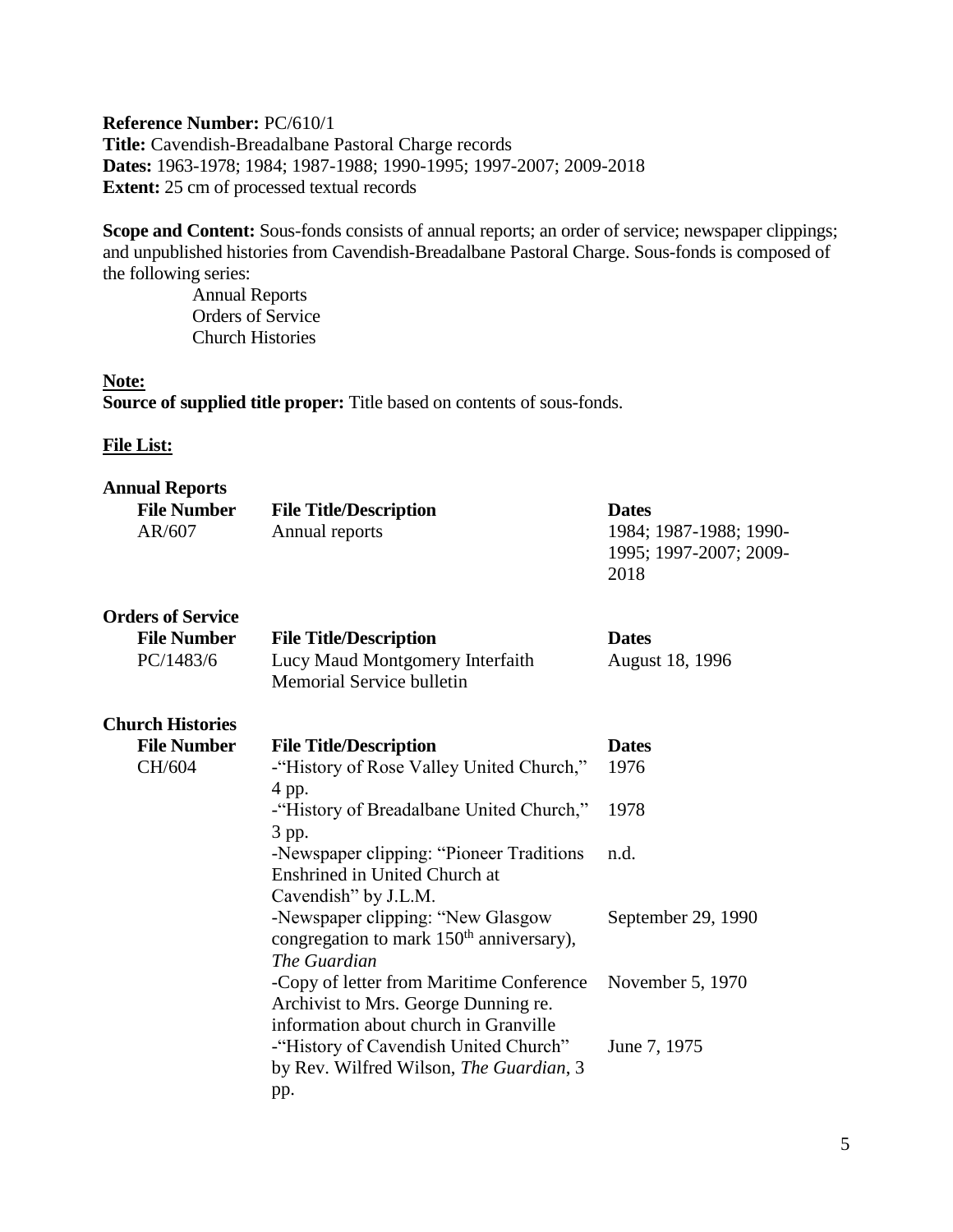| -"Cavendish Church Has Long Record of       | July 7, 1969  |
|---------------------------------------------|---------------|
| Service" by Jean L. MacFadyen, Journal-     |               |
| Pioneer, 4 pp.                              |               |
| -"A Short History of the Cavendish          | n.d.          |
| Church," 6 pp.                              |               |
| -"History of the Breadalbane Church" by     | March 4, 1942 |
| Edward Milley, 2 pp.                        |               |
| -"The History of Breadalbane United         | November 1963 |
| Church" compiled by Mrs. H.F. MacKay,       |               |
| 2 pp.                                       |               |
| -"The Churches of Stanley Bridge, 1880-     | 1990          |
| 1890" by Helen M. MacRae MacEwen,           |               |
| 52 pp.                                      |               |
| -Brief update on Breadalbane Pastoral       | n.d.          |
| Charge, n.d.                                |               |
| -Note by Helen MacEwen re. loss of pre-     | n.d.          |
| 1928 records of Stanley Bridge United       |               |
| Church                                      |               |
| -Newspaper clipping: "Spotlight on the      | n.d.          |
| past: Fashion show takes a look at          |               |
| wedding attire changes" by Jim Brown,       |               |
| Journal Pioneer                             |               |
| -Newspaper clipping: "School is in" re.     | n.d.          |
| <b>Central Trinity United Church</b>        |               |
| -Notes on history of Pleasant Valley, 2 pp. | n.d.          |
| -"History of Pleasant Valley United         | n.d.          |
| Church of Canada Period, 1876-1925," 6      |               |
| pp.                                         |               |
| -Newspaper clipping: "Church Re-Opens       | n.d.          |
| in Cavendish"                               |               |
| -Notes on history of Rose Valley, 1 p.      | n.d.          |
| -List of records at Cavendish-Breadalbane   | March 1978    |
| <b>Pastoral Charge</b>                      |               |
| -Notes on history of North Granville, 1 p.  | n.d.          |
| -Newspaper clipping: "Japanese Couple       | July 30, 1975 |
| Wed at Cavendish," The Charlottetown        |               |
| Guardian                                    |               |
| -Newspaper clipping: "History of Church     | June 4, 1975  |
| <b>Activities in Cavendish Goes Back To</b> |               |
| Early Beginnings of Settlement" by Rev.     |               |
| Wilfred Wilson                              |               |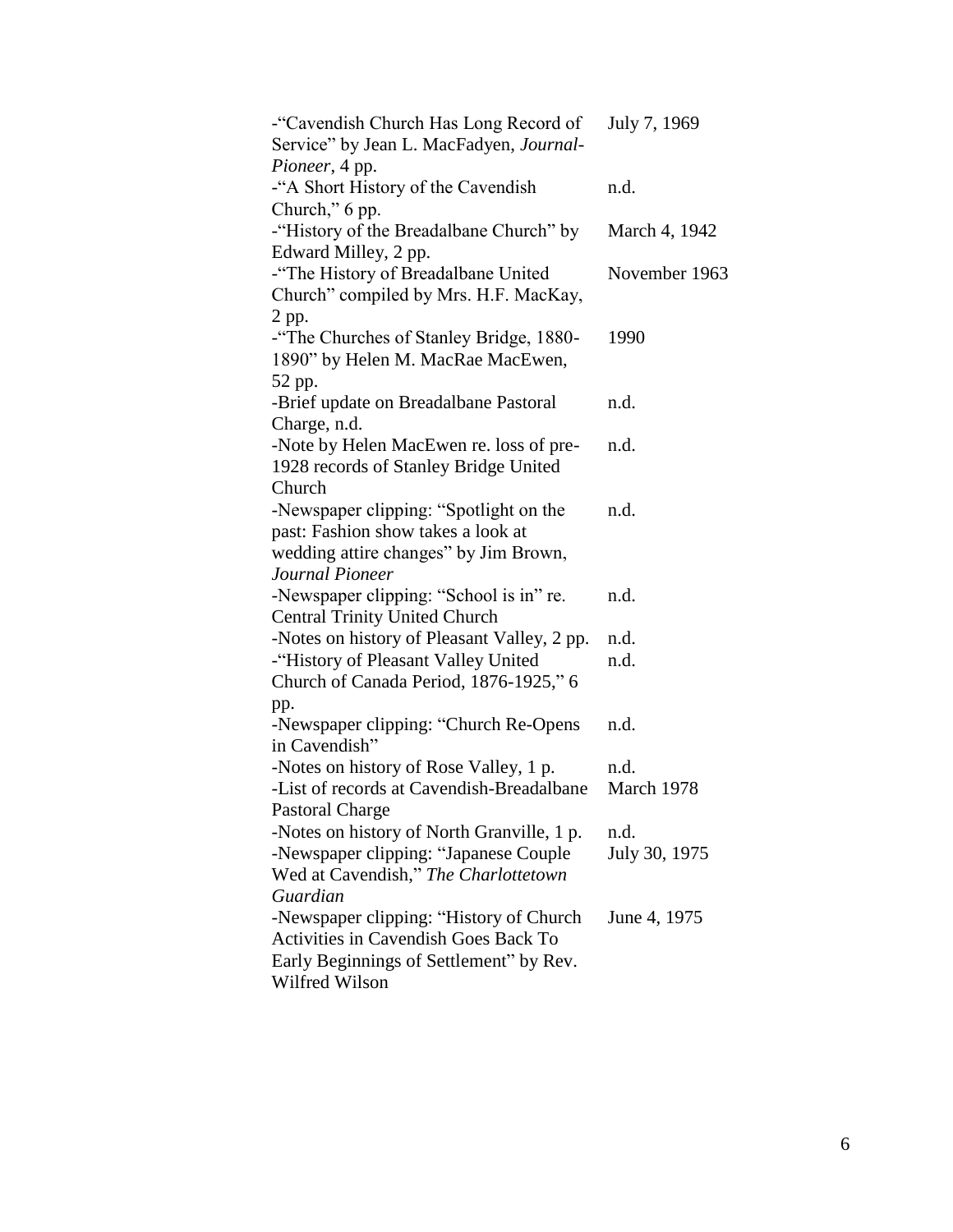<span id="page-6-0"></span>**Reference Number:** PC/610/2 **Title:** Granville Methodist Circuit records **Dates:** 1841; 1876-1918 **Extent:** 4 cm of textual records

**Administrative History:** Granville was a point on the Margate Methodist Circuit from 1858 until it became the head of the Granville and Hunter River Methodist Circuit in 1893. The name of the circuit was changed to Granville Methodist Circuit in 1899. The circuit included Granville, Pleasant Valley, Stanley Bridge, Hunter River, and Wheatley River.

Pleasant Valley Methodist church was erected in 1878.

In 1925, the churches of the Granville Methodist Circuit became part of The United Church of Canada.

**Scope and Content:** Sous-fonds consists of baptism/marriage/burial records; membership roll; minutes; and a deed from Granville-Hunter River Methodist Circuit. Sous-fonds is composed of the following series:

> Baptism/Marriage/Burial Records Membership Records Records of Official Board Records of Board of Trustees Legal/Property Records Records of Youth Groups

**Note: Source of supplied title proper:** Title based on contents of sous-fonds.

## **File List:**

#### **Baptism/Marriage/Burial Records**

| <b>File Number</b> | <b>File Title/Description</b>                                                                                                | <b>Dates</b>    |
|--------------------|------------------------------------------------------------------------------------------------------------------------------|-----------------|
| PC/271/2           | Granville Methodist Circuit/Granville and                                                                                    | 1893-1915       |
|                    | Hunter River Methodist Circuit register:                                                                                     |                 |
|                    | Burials (June 16, 1894-May 21, 1915)                                                                                         |                 |
|                    | Marriages (December 26, 1893-December                                                                                        |                 |
|                    | 7, 1913)                                                                                                                     |                 |
|                    | Baptisms (August 12, 1893-June 27,                                                                                           |                 |
|                    | 1914)                                                                                                                        |                 |
|                    | Also includes membership roll [1893]-1918                                                                                    |                 |
| PC/271/2a          | Index to baptisms for above register<br>$(1893-1914)$                                                                        |                 |
| PC/271/5           | Granville-Hunter River Methodist Circuit:<br>Baptisms (August 19, 1893-April 1895)<br>Burials (June 16, 1894-March 14, 1895) | 1892-1895; 1898 |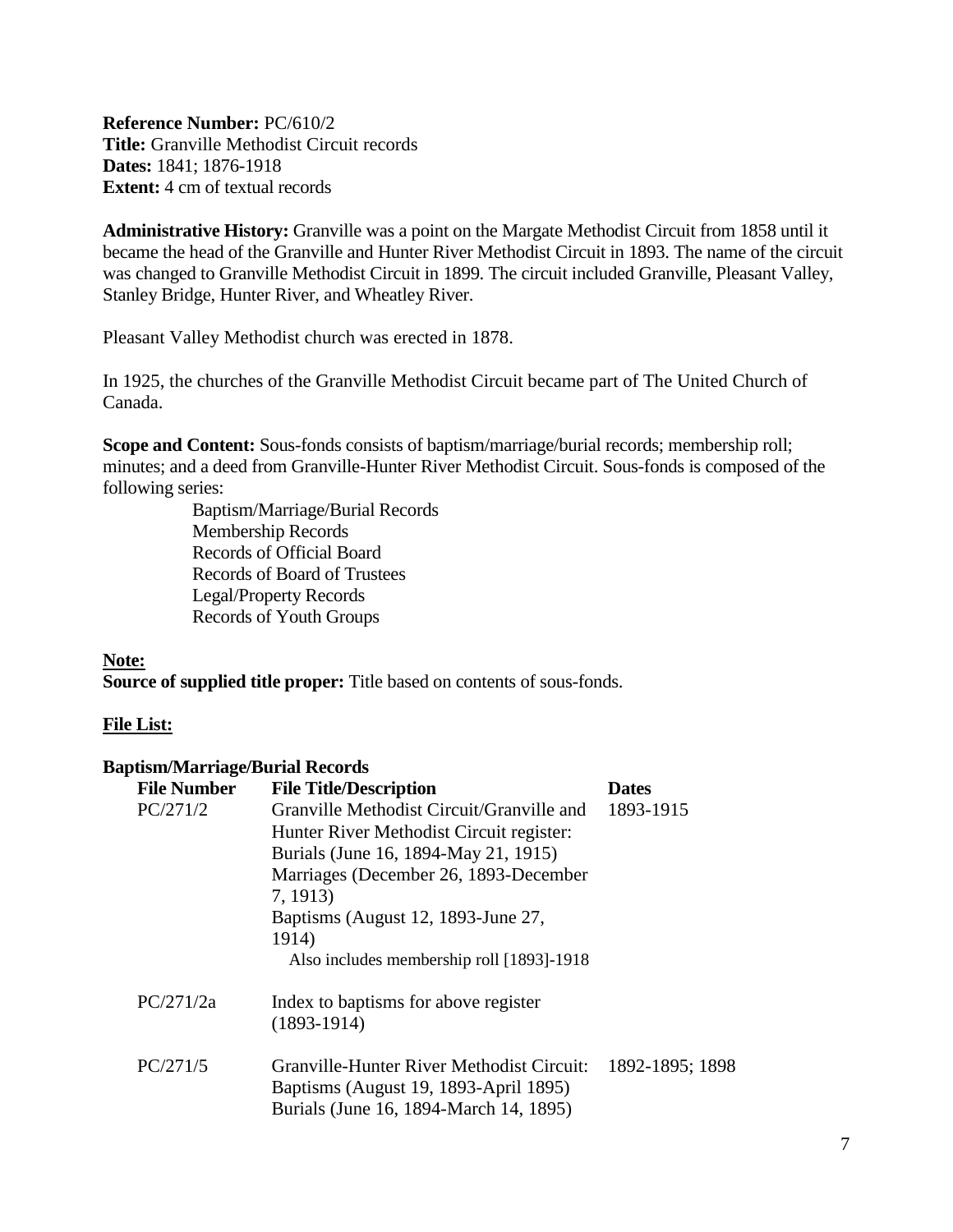Marriages (December 26, 1893-March 4, 1895) List of Graham family baptisms (1892; 1895; 1898) Also includes Official Board minutes (1876-1895) and a membership list (1893)

## **Membership Records**

| embership Records  |                                                                                                                                                                       |                 |
|--------------------|-----------------------------------------------------------------------------------------------------------------------------------------------------------------------|-----------------|
| <b>File Number</b> | <b>File Title/Description</b>                                                                                                                                         | <b>Dates</b>    |
| PC/129/23          | Granville Methodist Circuit/Granville and<br>Hunter River Methodist Circuit<br>membership roll<br>Also includes baptism/marriage/burial<br>records (1893-1915)        | $[1893] - 1918$ |
| PC/271/5           | Granville-Hunter River Methodist Circuit<br>membership list<br>Also includes baptism/marriage/burial<br>records (1892-1895) and Official Board<br>minutes (1876-1895) | 1893            |

#### **Records of Official Board**

| <b>Dates</b>      |
|-------------------|
| August 18, 1876-  |
| November 27, 1895 |
|                   |
|                   |
|                   |
|                   |

#### **Records of Board of Trustees**

| <b>File Number</b> | <b>File Title/Description</b>                          | <b>Dates</b> |
|--------------------|--------------------------------------------------------|--------------|
| PC/271/12          | Resolution relating to Granville Methodist [1893-1895] |              |
|                    | Circuit parsonage                                      |              |
|                    |                                                        |              |

## **Property Records**

| <b>File Number</b> | <b>File Title/Description</b>            | <b>Dates</b> |
|--------------------|------------------------------------------|--------------|
| PC/129/23          | Grenville-Deed for land for a church for | 1841         |
|                    | the Bible Christians                     |              |

#### **Records of Youth Groups**

| <b>File Number</b> | <b>File Title/Description</b>                 | <b>Dates</b>          |
|--------------------|-----------------------------------------------|-----------------------|
| PC/271/8           | <b>Pleasant Valley Methodist Mission Band</b> | May 1915-October 1918 |
|                    | minutes and roll                              |                       |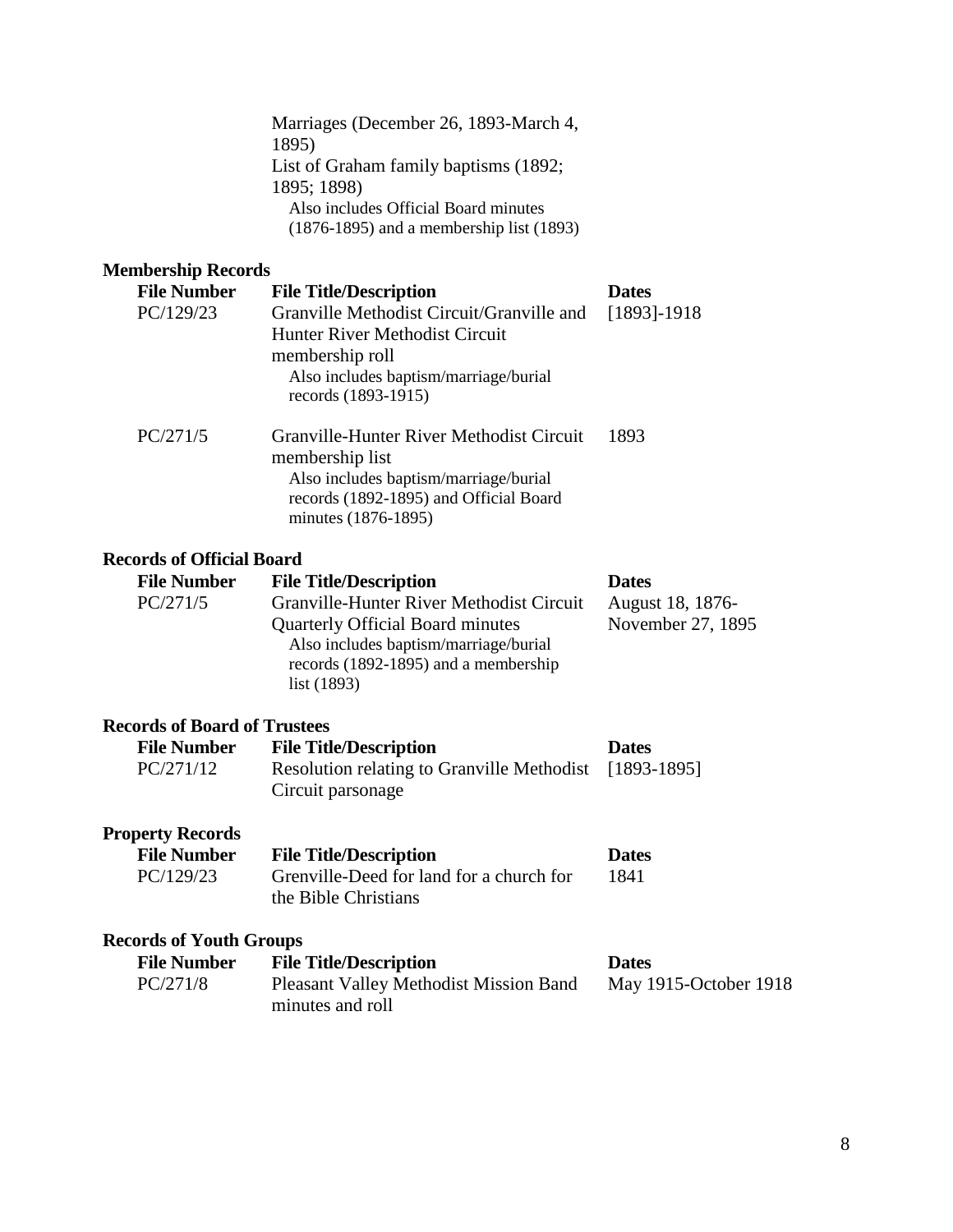<span id="page-8-0"></span>**Reference Number:** PC/610/3 **Title:** Strathalbane Presbyterian Pastoral Charge records **Dates:** 1876; 1904-1925 **Extent:** 1 cm of textual records

**Administrative History:** The Strathalbyn (variant Strathalbane) Presbyterian Pastoral Charge consisted of Hartsville (ca 1916 South Granville was included in place of Hartsville), Rose Valley and Breadalbane. The charge included North Granville in 1925

Rose Valley (Lot 67) was initially called Scotch Settlement. Early Presbyterian worship in the area was in the school house at Springton. The first church was built in what is now Hartsville. In 1876, tenders were given for a church in Rose Valley and the building opened the same year. People of Breadalbane worshipped in Rose Valley until 1913 when a church was built, opening on 2 November 1913.

In 1925, the Strathalbane Presbyterian Pastoral Charge became part of The United Church of Canada.

**Scope and Content:** Sous-fonds consists of a communion roll and a postcard from Strathalbyn Presbyterian Pastoral Charge.

#### **Note:**

**Source of supplied title proper:** Title based on contents of sous-fonds.

## **File List:**

#### **Membership Records**

| <b>File Number</b> | <b>File Title/Description</b>               | <b>Dates</b> |
|--------------------|---------------------------------------------|--------------|
| PC/271/4           | Strathalbyn (Breadalbane) communion<br>roll | 1904-1925    |
| Correspondence     |                                             |              |
| <b>File Number</b> | <b>File Title/Description</b>               | <b>Dates</b> |
| PC/271/12          | Postcard from S.G. Gunn, Prince Edward      | 1876         |
|                    | <b>Island Presbytery</b>                    |              |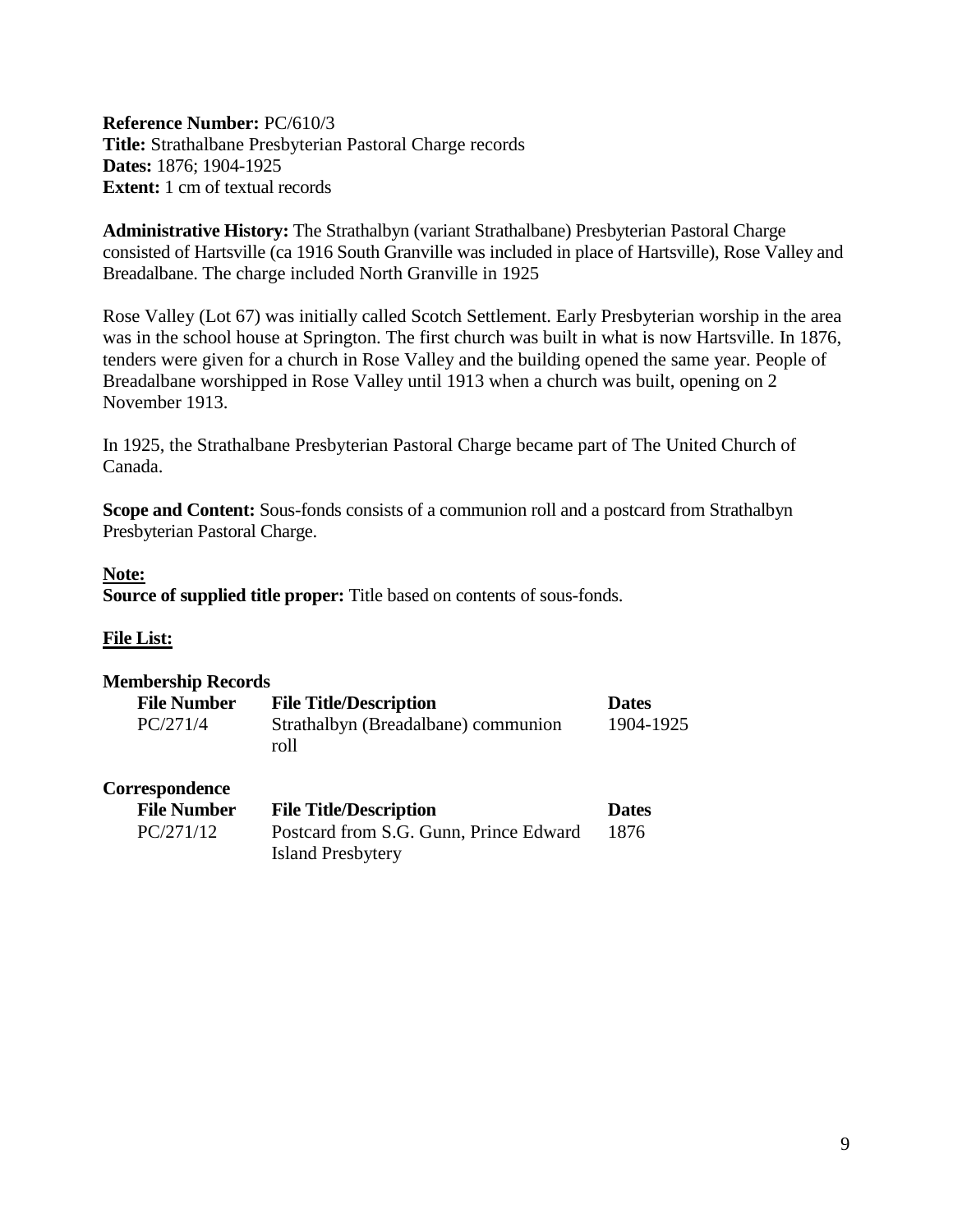<span id="page-9-0"></span>**Reference Number:** PC/610/4 **Title:** Breadalbane Pastoral Charge records **Dates:** 1952 **Extent:** 0.5 cm of textual records

**Administrative History:** Upon the formation of The United Church of Canada in 1925, the Granville Pastoral Charge included the preaching points of Breadalbane, Rose Valley, North Granville, and Pleasant Valley. The name of the pastoral charge was changed to Breadalbane in 1926.

On June 30, 1970, Cavendish and Breadalbane Pastoral Charges amalgamated to form the Cavendish-Breadalbane Pastoral Charge. At this time, the pastoral charge contained Breadalbane, Cavendish, New Glasgow, Pleasant Valley, Rose Valley, and Stanley Bridge.

**Scope and Content:** Sous-fonds consists of an annual financial report from Breadalbane Pastoral Charge.

#### **Note:**

**Source of supplied title proper:** Title based on contents of sous-fonds.

#### **File List:**

#### **Annual Reports**

| <b>File Number</b> | <b>File Title/Description</b> | <b>Dates</b> |
|--------------------|-------------------------------|--------------|
| PC/129/20          | Financial report              | 1952         |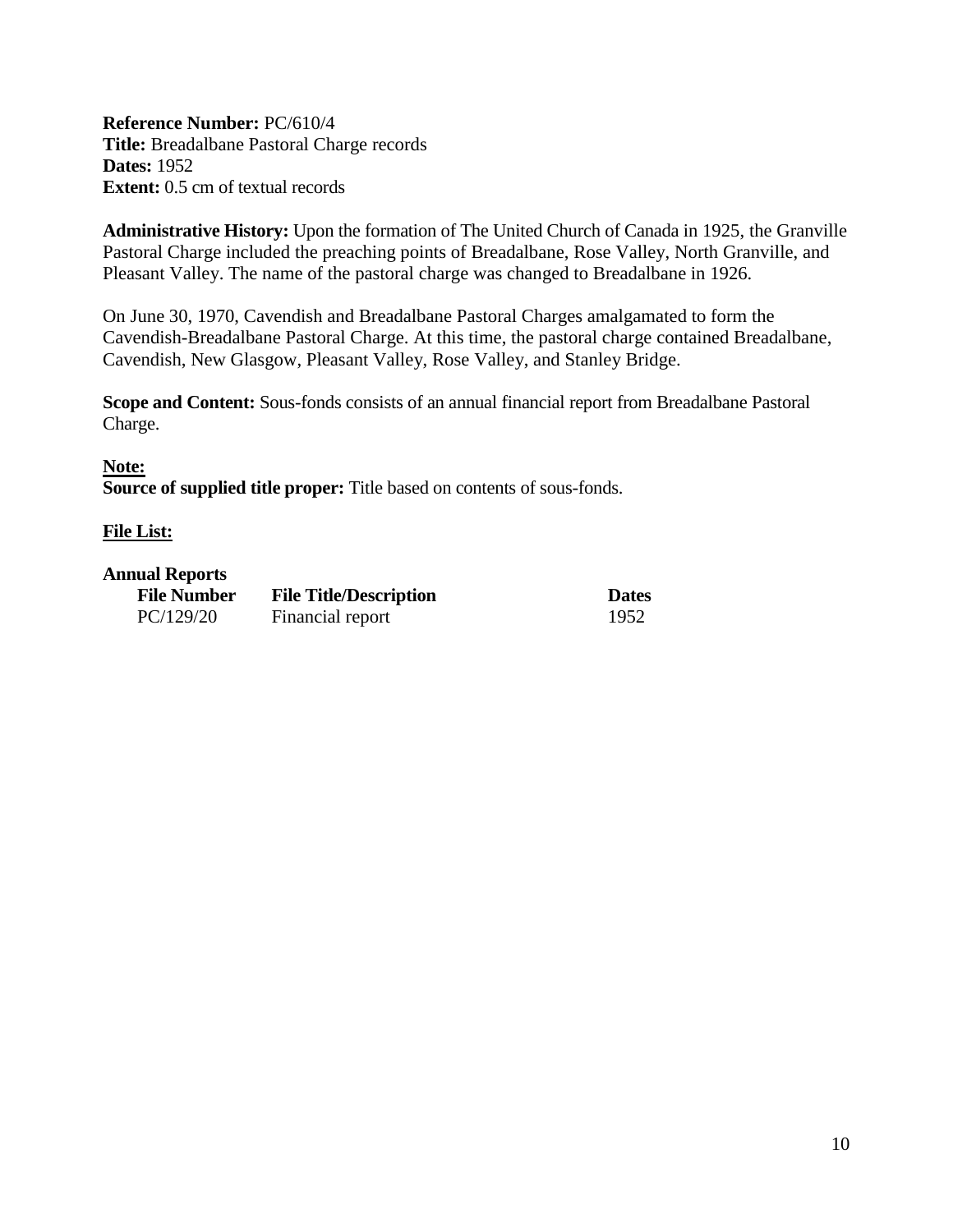<span id="page-10-0"></span>**Reference Number:** PC/610/5 **Title:** North Granville United Church records **Dates:** 1930-1970 **Extent:** 2 cm of textual records

**Administrative History:** In 1925, the Methodist church in North Granville became North Granville United Church and was part of the Breadalbane Pastoral Charge. North Granville United Church was closed in 1970.

**Scope and Content:** Sous-fonds consists of congregational meeting minutes from North Granville United Church.

#### **Note:**

**Source of supplied title proper:** Title based on contents of sous-fonds.

### **File List:**

#### **Congregational Records**

| <b>File Number</b> | <b>File Title/Description</b>  | <b>Dates</b>             |
|--------------------|--------------------------------|--------------------------|
| PC/130/3           | Congregational meeting minutes | January 11, 1930-January |
|                    |                                | 5, 1949                  |
| PC/130/4           | Congregational meeting minutes | January 9, 1951-January  |
|                    |                                | 10, 1967                 |
| PC/130/5           | Congregational meeting minutes | January 20, 1968-October |
|                    |                                | 7, 1970                  |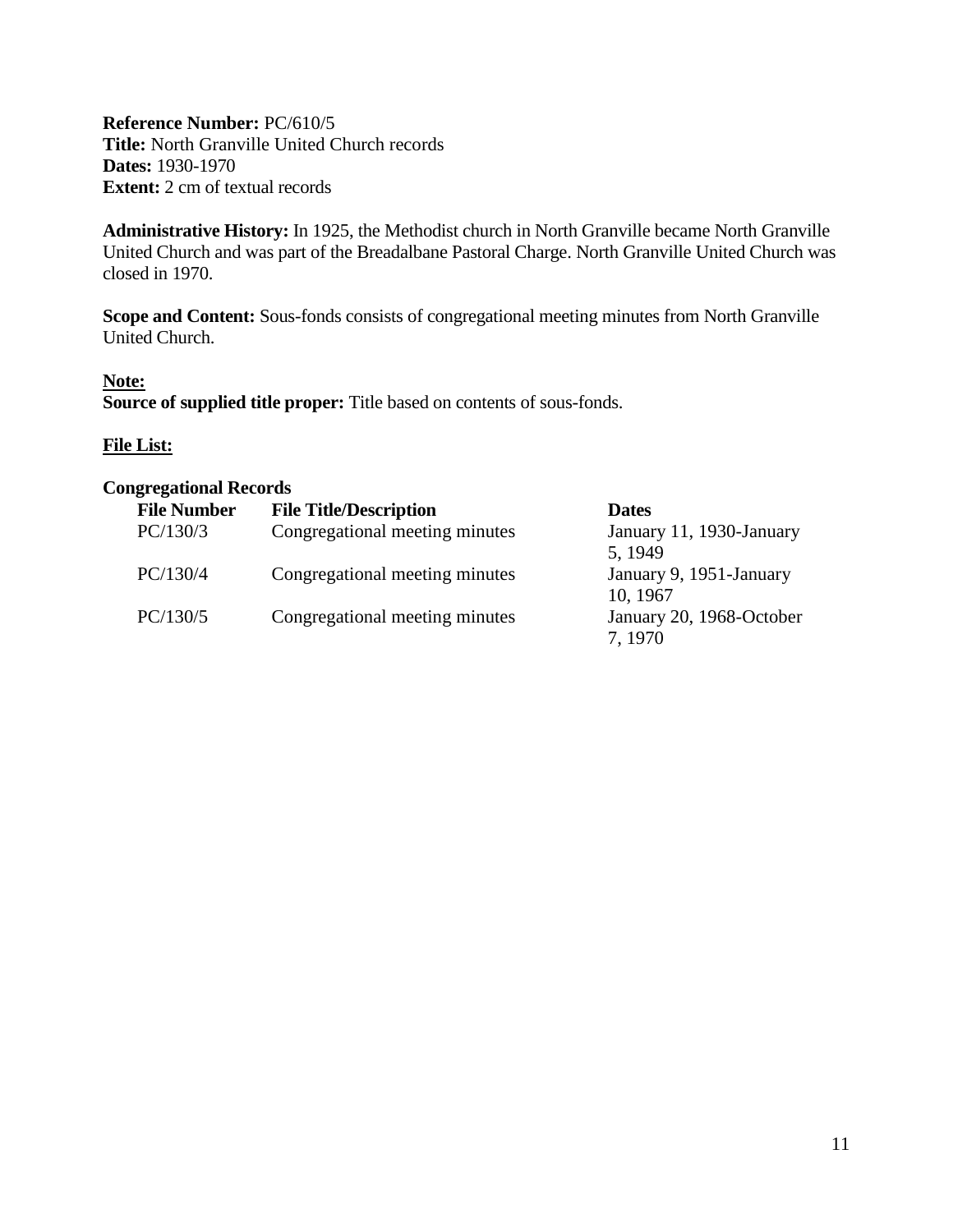<span id="page-11-0"></span>**Reference Number:** PC/610/6 **Title:** Rose Valley United Church records **Dates:** 1949-1951; 1976 **Extent:** 1.5 cm of textual records

**Administrative History:** In 1925, the Presbyterian church in Rose Valley (Lot 67) became Rose Valley United Church. Rose Valley United Church was part of the Breadalbane Pastoral Charge until the charge was amalgamated with Cavendish Pastoral Charge on June 30, 1970. The church was closed in 1986.

**Scope and Content:** Sous-fonds consists of minutes and an order of service from Rose Valley United Church. Sous-fonds are composed of the following series:

> Records of Youth Groups Orders of Service

**Note: Source of supplied title proper:** Title based on contents of sous-fonds.

#### **File List:**

#### **Records of Youth Groups**

| <b>File Number</b>       | <b>File Title/Description</b>                      | <b>Dates</b>                      |
|--------------------------|----------------------------------------------------|-----------------------------------|
| PC/271/11                | Young People's Union minutes and roll              | January 7, 1949-April 13,<br>1951 |
| <b>Orders of Service</b> |                                                    |                                   |
| <b>File Number</b>       | <b>File Title/Description</b>                      | <b>Dates</b>                      |
| PC/1467/1                | Order of service for 100 <sup>th</sup> anniversary | July 25, 1976                     |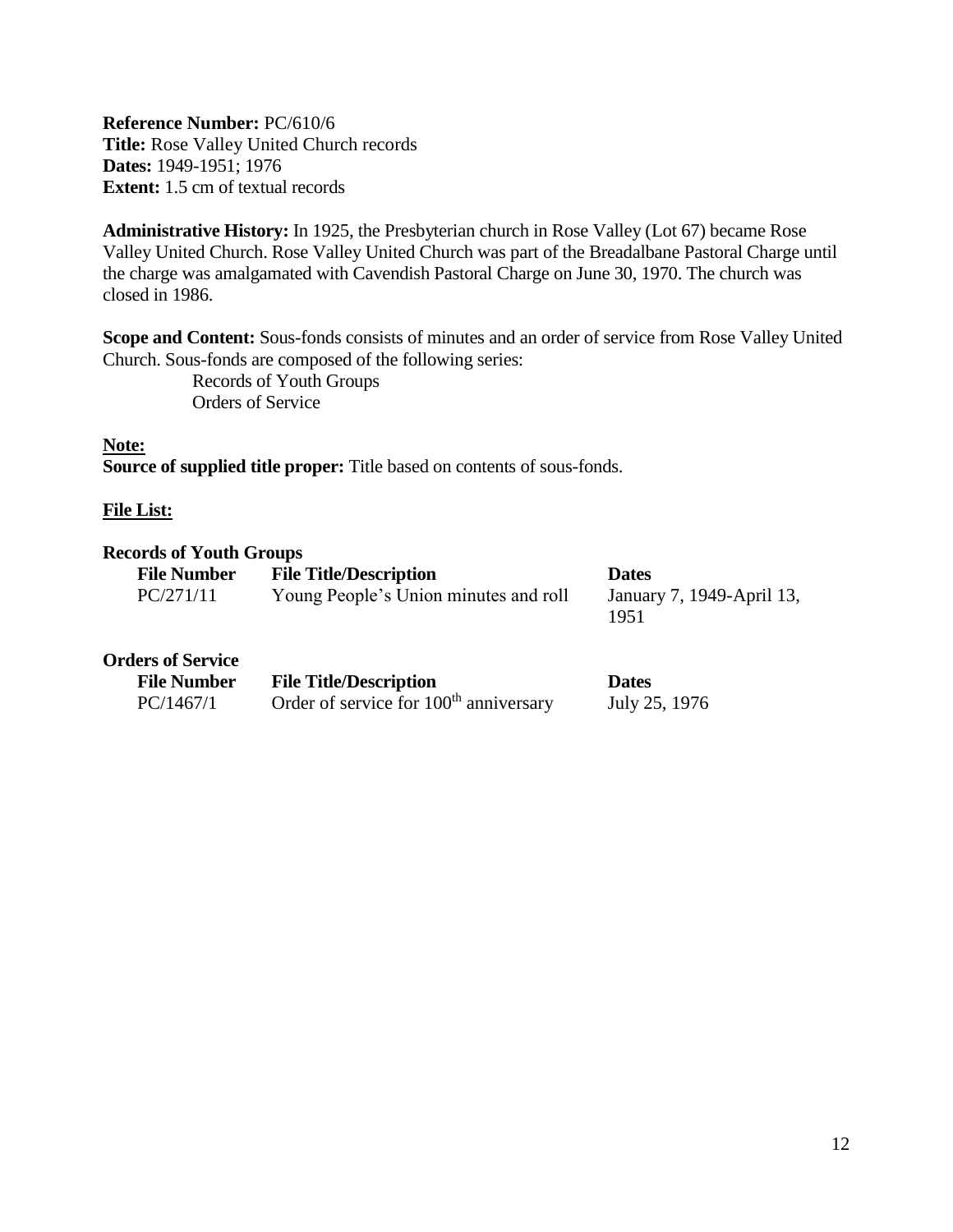<span id="page-12-0"></span>**Reference Number:** PC/610/7 **Title:** Cavendish-New London Presbyterian Pastoral Charge **Dates:** 1838-1926 **Extent:** 6 cm of textual records

**Administrative History:** Cavendish was visited by Presbyterian minister the Rev. James MacGregor in 1806. The first settled Presbyterian minister was in Princetown (Malpeque) in 1810 and the first church was built at Yankee Hill near the entrance to New London Harbour in 1816. Cavendish and New London formed a separate and distinct congregation in 1826. The land for a church and cemetery was donated by James MacNeill in 1831. The present church was built in 1902.

The New Glasgow Presbyterian Church was built in 1840. The church was moved in 1888 and officially re-opened 9 December 1888. New Glasgow joined the Brookfield Presbyterian charge in 1896 and became associated with Cavendish in 1915.

North Granville Presbyterian Church was built in 1877.

In 1925, the churches of the Cavendish-New London Pastoral Charge became part of The United Church of Canada.

**Scope and Content:** Sous-fonds consists of baptism/marriage/burial records; membership lists; and minutes from Cavendish-New London Presbyterian Pastoral Charge. Sous-fonds is composed of the following series:

> Baptism/Marriage/Burial Records Membership Records Records of Congregation Records of Session

#### **Note:**

**Source of supplied title proper:** Title based on contents of sous-fonds.

## **File List:**

#### **Baptism/Marriage/Burial Records**

| <b>File Number</b> | <b>File Title/Description</b>                                                                                                    | <b>Dates</b> |
|--------------------|----------------------------------------------------------------------------------------------------------------------------------|--------------|
| PC/271/1           | Cavendish-New London Presbyterian<br>register:                                                                                   | 1838-1877    |
|                    | Baptisms (1838-1850; 1850-1877)                                                                                                  |              |
|                    | Marriages (one for 1840; one for 1845)<br>Also includes session minutes (1838; 1856;<br>1860-1874) and a communion roll $(n.d.)$ |              |
| PC/270/1           | Cavendish-New London-Scotch<br>Settlement Presbyterian register:<br>Baptisms (1845-1894)<br>Marriages (1852-1862)                | 1845-1894    |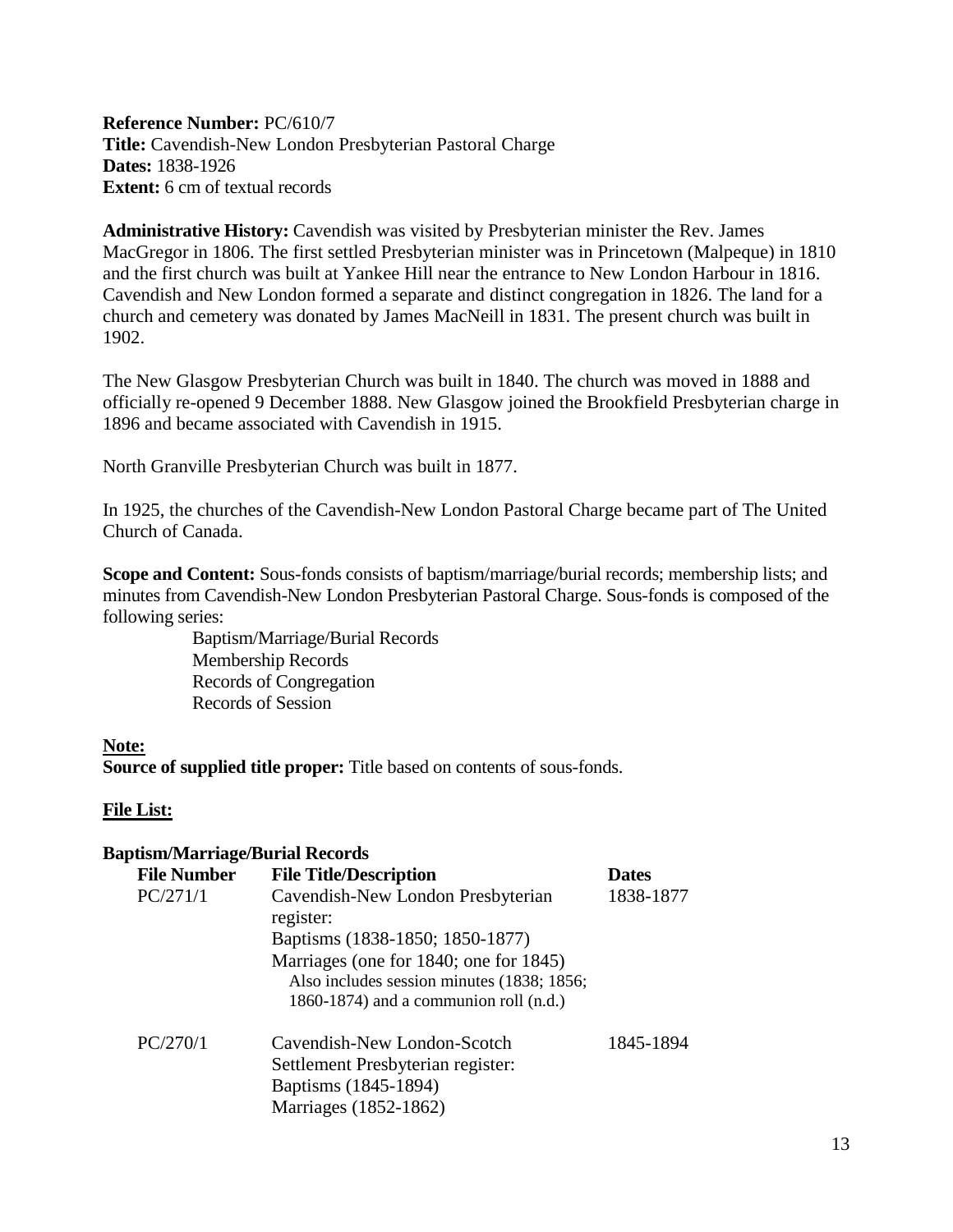## **Membership Records**

| <b>File Number</b>             | <b>File Title/Description</b>                                                                                                                                   | <b>Dates</b>                                              |
|--------------------------------|-----------------------------------------------------------------------------------------------------------------------------------------------------------------|-----------------------------------------------------------|
| PC/271/1                       | Cavendish-New London Presbyterian<br>communion roll<br>Also includes baptism/marriage records<br>$(1838-1877)$ and session minutes $(1838;$<br>1856; 1860-1874) | n.d.                                                      |
| PC/271/3                       | North Rustico-Cavendish Presbyterian<br>communion roll                                                                                                          | 1902-1926                                                 |
| <b>Records of Congregation</b> |                                                                                                                                                                 |                                                           |
| <b>File Number</b>             | <b>File Title/Description</b>                                                                                                                                   | <b>Dates</b>                                              |
| PC/271/6                       | Cavendish Presbyterian congregational<br>meeting minutes<br>Also includes minutes from Cavendish<br>United Church (1925-1929)                                   | July 2, 1901-1925                                         |
| <b>Records of Session</b>      |                                                                                                                                                                 |                                                           |
| <b>File Number</b>             | <b>File Title/Description</b>                                                                                                                                   | <b>Dates</b>                                              |
| PC/271/1                       | Cavendish-New London Presbyterian<br>session minutes<br>Also includes baptism/marriage records<br>$(1838-1877)$ and a communion roll $(n.d.)$                   | May 1838-November<br>1838; December 8, 1856;<br>1860-1874 |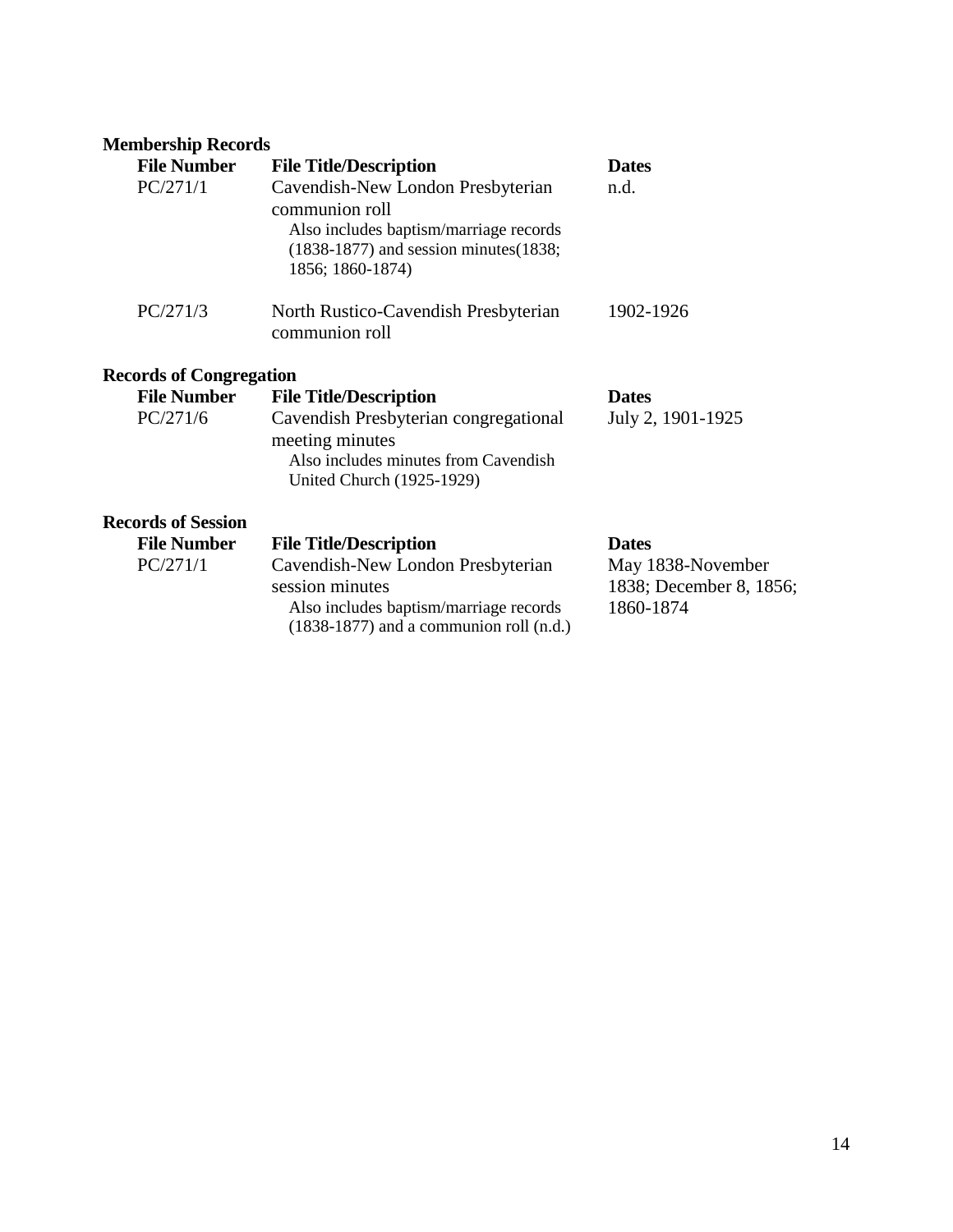<span id="page-14-0"></span>**Reference Number:** PC/610/8 **Title:** Cavendish Pastoral Charge records **Dates:** 1927-1932; 1962-1967 **Extent:** 3 cm of textual records

**Administrative History:** Upon the formation of The United Church of Canada in 1925, the Cavendish Pastoral Charge included Cavendish, New Glasgow, North Rustico, and Stanley Bridge.

On June 30, 1970, Cavendish and Breadalbane Pastoral Charges amalgamated to form the Cavendish-Breadalbane Pastoral Charge.

**Scope and Content:** Sous-fonds consists of minutes and financial records from Cavendish Pastoral Charge. Sous-fonds is composed of the following series: Records of Treasurer Records of Women's Organizations

#### **Note:**

**Source of supplied title proper:** Title based on contents of sous-fonds.

#### **File List:**

#### **Records of Treasurer**

| <b>File Number</b><br>PC/271/7 | <b>File Title/Description</b><br>Subscription book for minister's salary | <b>Dates</b><br>1927-1932 |
|--------------------------------|--------------------------------------------------------------------------|---------------------------|
| PC/271/12                      | Annual financial reports                                                 | 1929; 1932                |
|                                |                                                                          |                           |

#### **Records of Women's Organizations**

| <b>File Number</b> | <b>File Title/Description</b> | <b>Dates</b>      |
|--------------------|-------------------------------|-------------------|
| PC/129/21          | UCW minutes and roll          | January 21, 1962- |
|                    |                               | December 17, 1967 |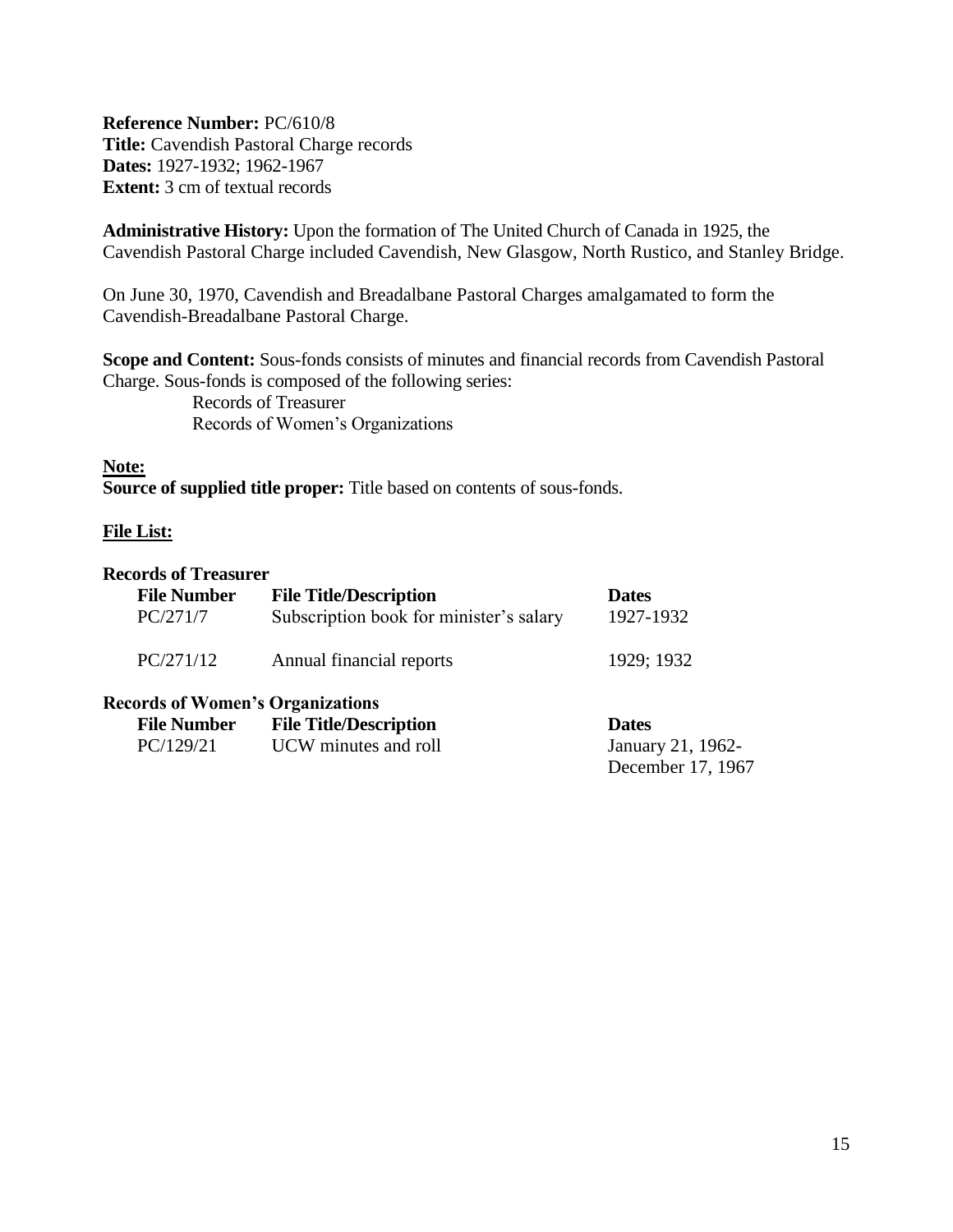<span id="page-15-0"></span>**Reference Number:** PC/610/9 **Title:** Cavendish United Church records **Dates:** 1925-1929; 1962-1983 **Extent:** 4.5 cm of textual records

**Administrative History:** In 1925, the Presbyterian church in Cavendish became Cavendish United Church.

**Scope and Content:** Sous-fonds consists of minutes from Cavendish United Church. Sous-fonds is composed of the following series:

> Records of Congregation Records of Women's Organizations Records of Youth Groups

#### **Note:**

**Source of supplied title proper:** Title based on contents of sous-fonds.

#### **File List:**

#### **Records of Congregation**

| <b>File Number</b> | <b>File Title/Description</b>        | <b>Dates</b>          |
|--------------------|--------------------------------------|-----------------------|
| PC/271/6           | Congregational meeting minutes       | 1925-January 25, 1929 |
|                    | Also includes minutes from Cavendish |                       |
|                    | Presbyterian $(1901-1925)$           |                       |

#### **Records of Women's Organizations**

| <b>File Number</b> | <b>File Title/Description</b> | <b>Dates</b>           |
|--------------------|-------------------------------|------------------------|
| PC/129/22          | UCW minutes and roll          | January 1962-December  |
|                    |                               | 1969                   |
| PC/130/1           | UCW minutes and roll          | January 13, 1970-March |
|                    |                               | 1978                   |
| PC/130/2           | UCW minutes and roll          | April 1978-November 8, |
|                    |                               | 1983                   |

#### **Records of Youth Groups**

| <b>File Number</b> | <b>File Title/Description</b>           | <b>Dates</b>             |
|--------------------|-----------------------------------------|--------------------------|
| PC/271/9           | Young People's Society minutes and roll | December 1932-January    |
|                    |                                         | 1935                     |
| PC/271/10          | Young People's Society minutes and roll | January 1, 1937-December |
|                    |                                         | 3, 1938                  |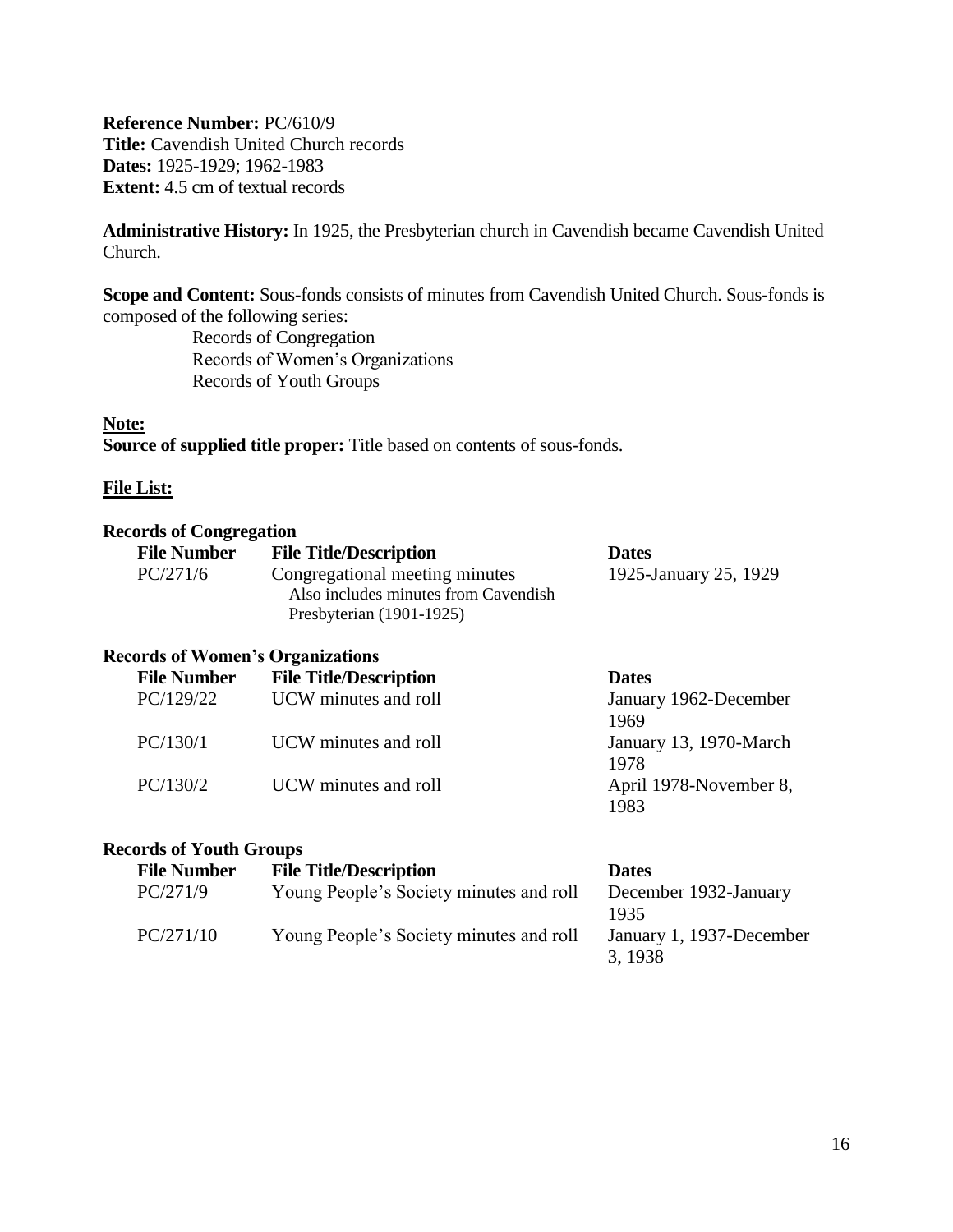<span id="page-16-0"></span>**Reference Number:** PC/610/10 **Title:** Stanley Bridge United Church records **Dates:** 1928-2008 **Extent:** 3 cm of textual records

**Administrative History:** In 1925, the Methodist and Presbyterian congregations in Stanley Bridge united to became Stanley Bridge United Church. On July 31, 1929, the church building burned down. A new church was formally opened on November 9, 1930. The church was closed in 2007.

**Scope and Content:** Sous-fonds consists of congregational meeting minutes and unpublished histories from Stanley Bridge United Church. Sous-fonds is composed of the following serie: Records of Congregation Records of Congregation

#### **Note:**

**Source of supplied title proper:** Title based on contents of sous-fonds.

#### **File List:**

#### **Records of Congregation**

| <b>File Number</b>                      | <b>File Title/Description</b>                                                                                                                               | <b>Dates</b>                          |
|-----------------------------------------|-------------------------------------------------------------------------------------------------------------------------------------------------------------|---------------------------------------|
| PC/261/21                               | Congregational meeting minutes                                                                                                                              | September 4, 1928-January<br>17, 1939 |
| PC/261/22                               | Handwritten transcription of above minute<br>book by Helen MacEwen                                                                                          |                                       |
| PC/261/23                               | Congregational meeting minutes                                                                                                                              | January 16, 1940-January<br>10, 1945  |
| PC/261/24                               | Photocopy of above minute book                                                                                                                              |                                       |
| PC/261/25                               | Congregational meeting minutes                                                                                                                              | December 28, 1945-<br>January 7, 1972 |
| PC/261/26                               | Congregational meeting minutes                                                                                                                              | January 15, 1978-February<br>25, 1993 |
| PC/261/27                               | Photocopy of congregational meeting<br>minutes                                                                                                              | January 21, 1994-March<br>11, 2008    |
| <b>Records of Women's Organizations</b> |                                                                                                                                                             |                                       |
| <b>File Number</b>                      | <b>File Title/Description</b>                                                                                                                               | <b>Dates</b>                          |
| PC/1493/1                               | -"Stanley Bridge Prince Edward Island<br>Women's Missionary Society and Ladies'<br>Aid (1900-1962) and United Church<br>Women (1962-2008)" by Helen MacEwen | 2008                                  |
|                                         | -Note re. closure of Stanley Bridge UCW<br>-Photograph of Marilyn Simpson, Eliza<br>MacEwen, and Helen MacEwen                                              | September 2017<br>2017                |

Col. 10 cm x 15 cm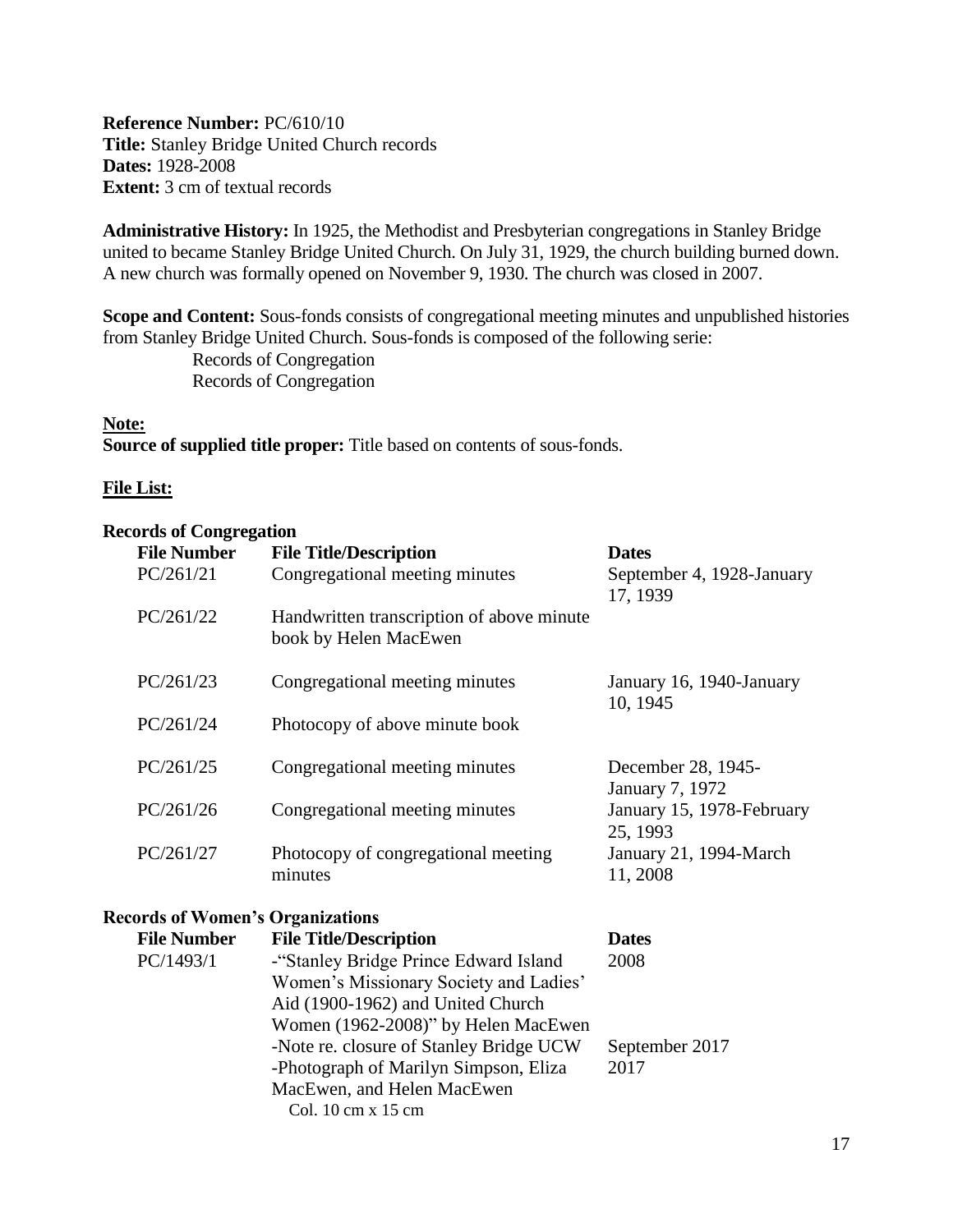### **Ministers of Cavendish-Breadalbane Pastoral Charge**

<span id="page-17-0"></span>1970-1971: J.D. Wharry 1971-1977: Wilfred Wilson 1977-1979: Blair Lewis 1979-1980: Wilfred Wilson 1980-1983: John Patterson 1983: Roland Hutcheson 1984-1987: Daniel J. Compton, Jr. 1987: Roland Hutcheson 1988-1991: John Bennett 1991-1992: ---- 1992-1994: Blair C. Whyte 1994-2000: Hugh C. MacLean 2000-2001: ---- 2001-2003: Norman MacDougall 2003-2005: M. Lorraine Lambert 2005-2007: ---- 2007-2016: Claudia Kitson 2016-2017: Elaine Palmer-Harding 2017-2018: Wallace C. Ellis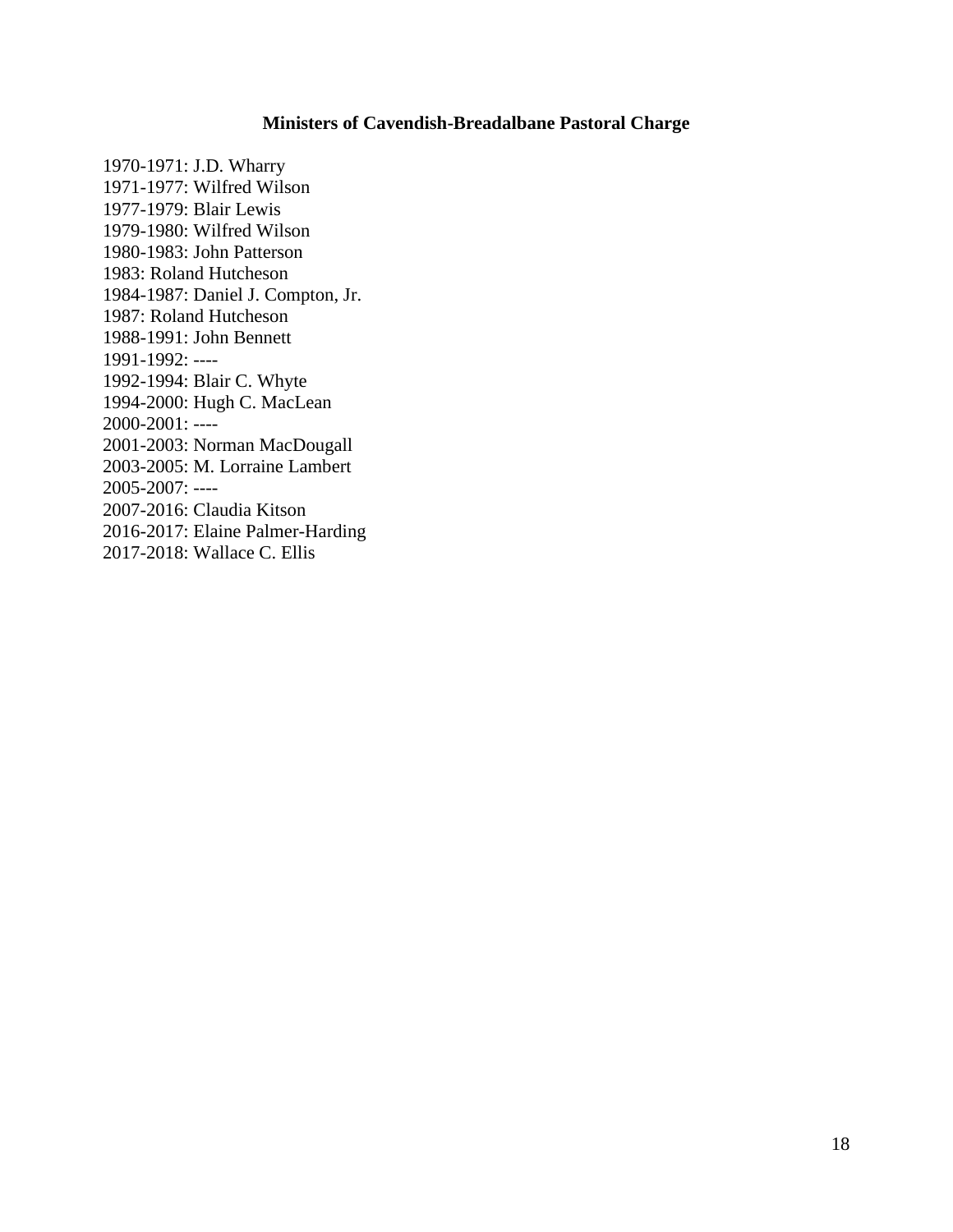## **Ministers of Breadalbane Pastoral Charge**

<span id="page-18-0"></span>1925-1929: D. Coburn 1929-1933: Thos. Palethorpe 1933-1938: A.R. Wallis 1938-1942: Ed. Milley 1942-1946: D.J. Morrison 1946-1955:W.B. MacPhail 1955-1958: H.S. Raynor 1958-1959: Anthony G.N. Ware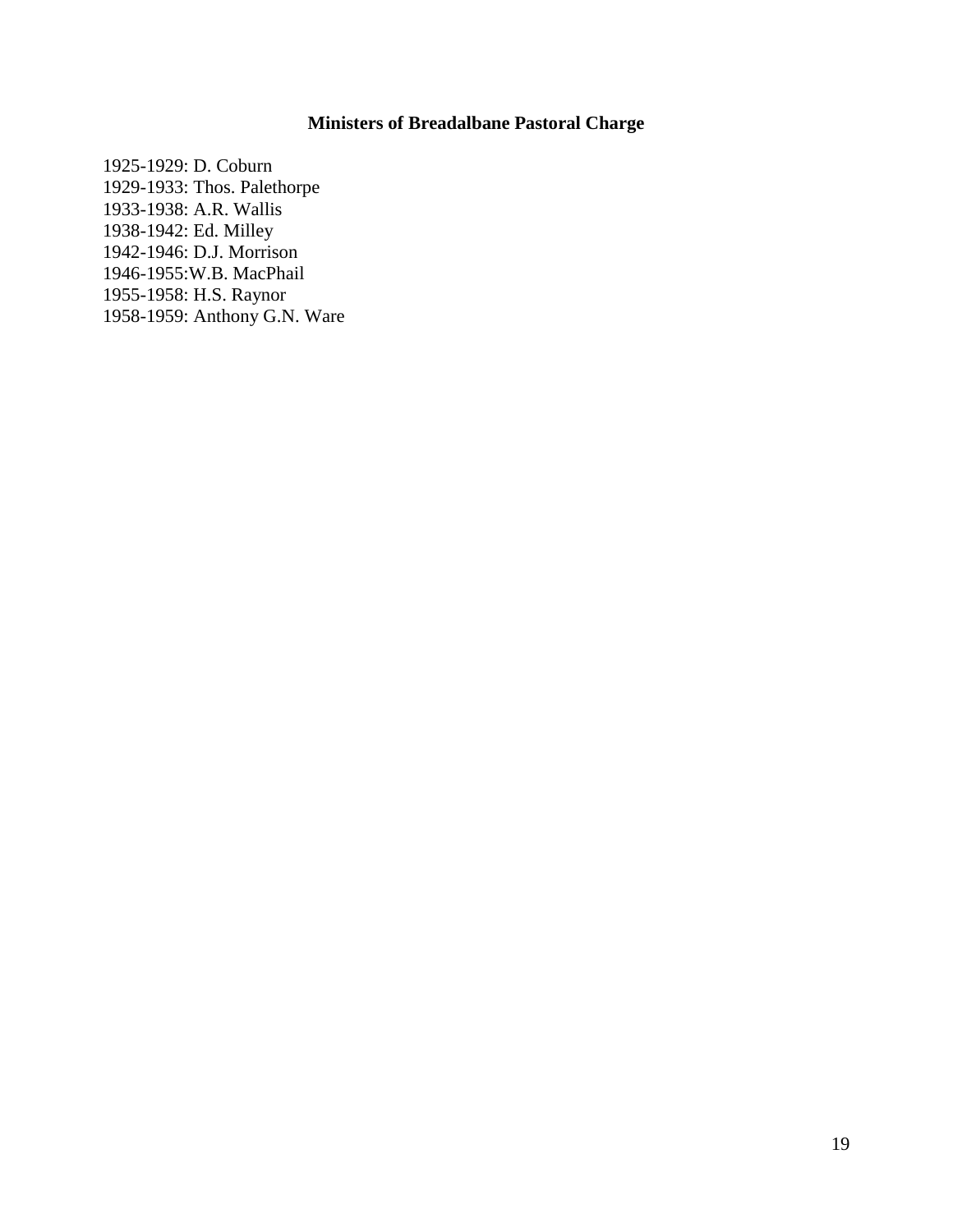## **Ministers of Cavendish Pastoral Charge**

<span id="page-19-0"></span>1925-1926: Melville Aitken 1927-1928: Peter Jackson 1928-1932: Harold Bishop 1932-1937: W.A. Patterson 1937-1943: George Tilley 1943-1947: Eric Coffin 1947-1953: George Gough 1953-1955: Rev F.W. Sawdon 1956-1960: Rev. E.A.C. Haley 1960-1961: Campbell MacKinnon 1961-1964: Morley Bentley 1964-1967: Frank Stiles 1967-1968: T.R. Goudge 1968: Curtis MacDonald 1969-1970: J.D. Wharry